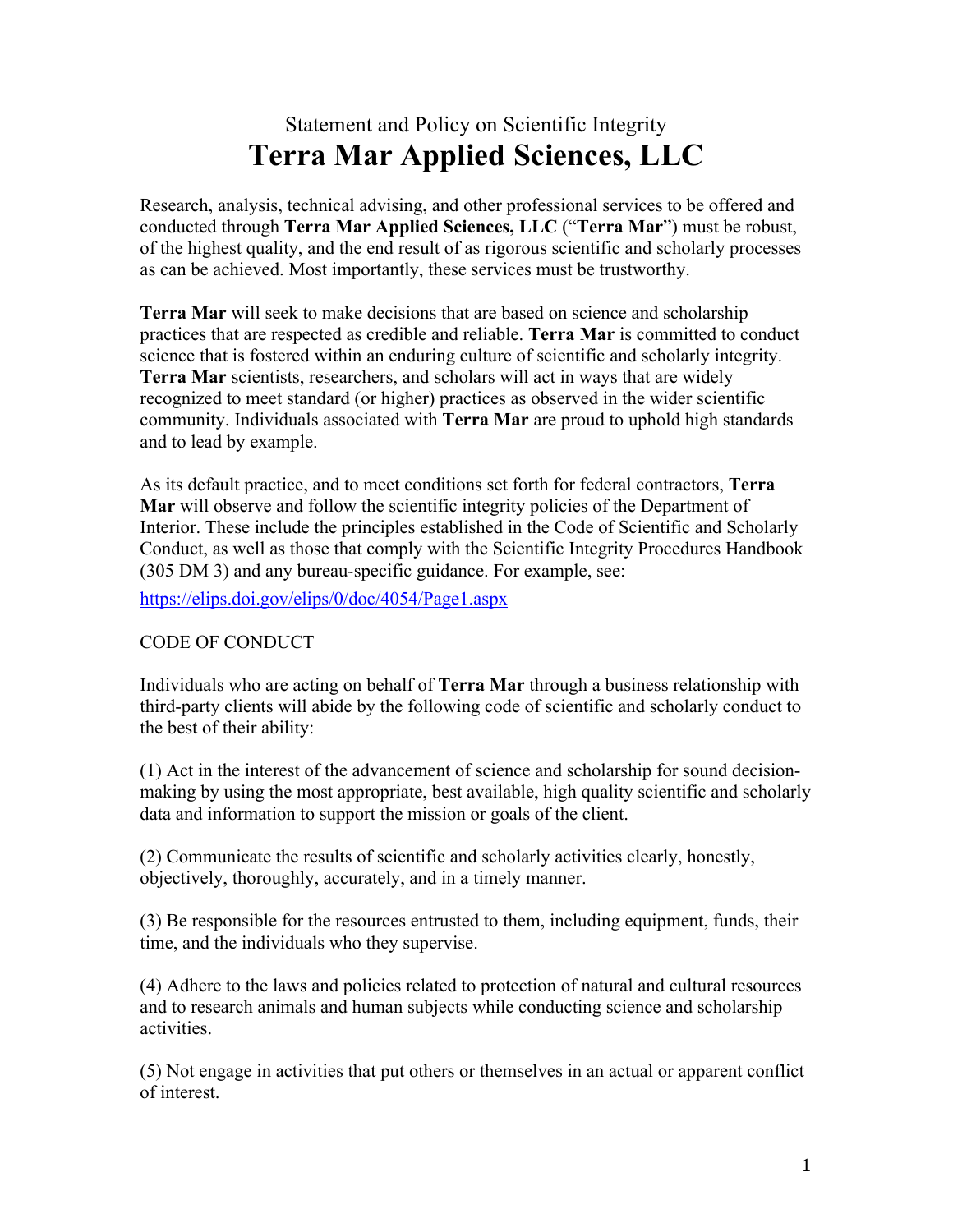(6) Not intentionally hinder the scientific and scholarly activities of others or engage in scientific and scholarly misconduct.

(7) Clearly differentiate among facts, personal opinions, assumptions, hypotheses, and professional judgment in reporting the results of scientific and scholarly activities and characterizing associated uncertainties in using those results for decision-making, and in representing those results to other scientists, clients, and the public.

(8) Protect, to the fullest extent allowed by law, the confidential and proprietary information provided by individuals, communities, and entities whose interests and resources are studied or affected by scientific and scholarly activities.

(9) Be responsible for the quality of the data used or created, and the integrity of the conclusions, interpretations, and applications made. Adhere to appropriate quality assurance and quality control standards, and not withhold information that might not support particular conclusions, interpretations, and applications.

(10) Be diligent in creating, using, preserving, documenting, and maintaining scientific and scholarly collections, records, methodologies, information, and data in accordance with client policies and procedures.

(11) Adhere to accepted standards (e.g., those of the National Science Foundation) for the treatment of animals and plants used in science and scientific management of fish and wildlife and their habitats.

In addition, scientists and scholars will abide by the following to the best of their ability:

(1) Place quality and objectivity of scientific and scholarly activities and reporting of results ahead of personal gain or allegiance to individuals or organizations.

(2) Maintain scientific and scholarly integrity and not engage in fabrication, falsification, or plagiarism in proposing, performing, reviewing, or reporting scientific and scholarly activities and their products.

(3) Fully disclose methodologies used, all relevant data, and the procedures for identifying and excluding faulty data.

(4) Adhere to appropriate professional standards for authoring and responsibly publishing the results of scientific and scholarly activities and respect the intellectual property rights of others.

(5) Welcome constructive criticism of scientific and scholarly activities and be responsive to peer review.